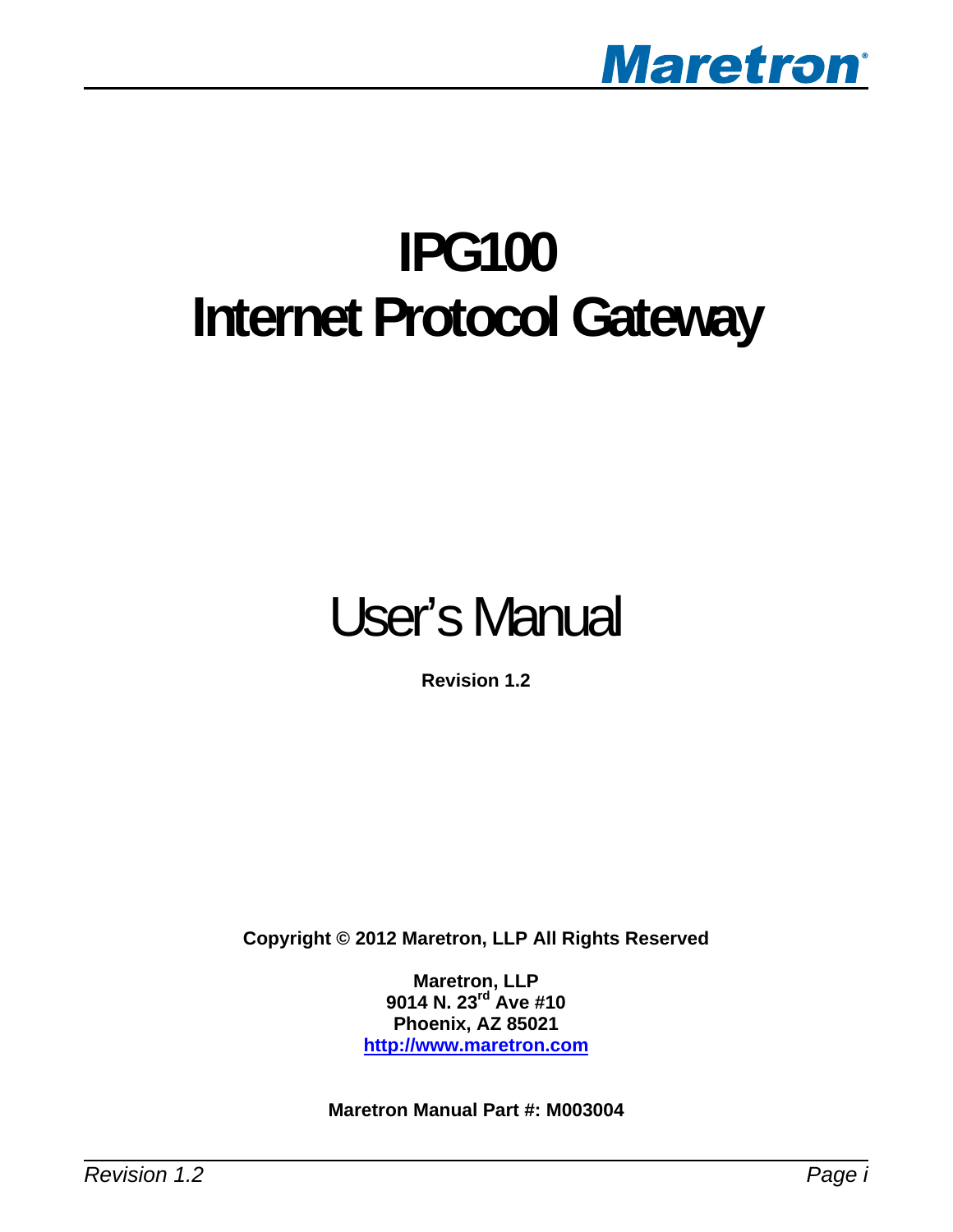# **Revision History**

| <b>Revision</b> | <b>Description</b>                           |
|-----------------|----------------------------------------------|
| 1.0             | <b>Original document</b>                     |
| 11              | Corrected current utilization figures        |
| 1.2             | <b>Added documentation on Cloud Services</b> |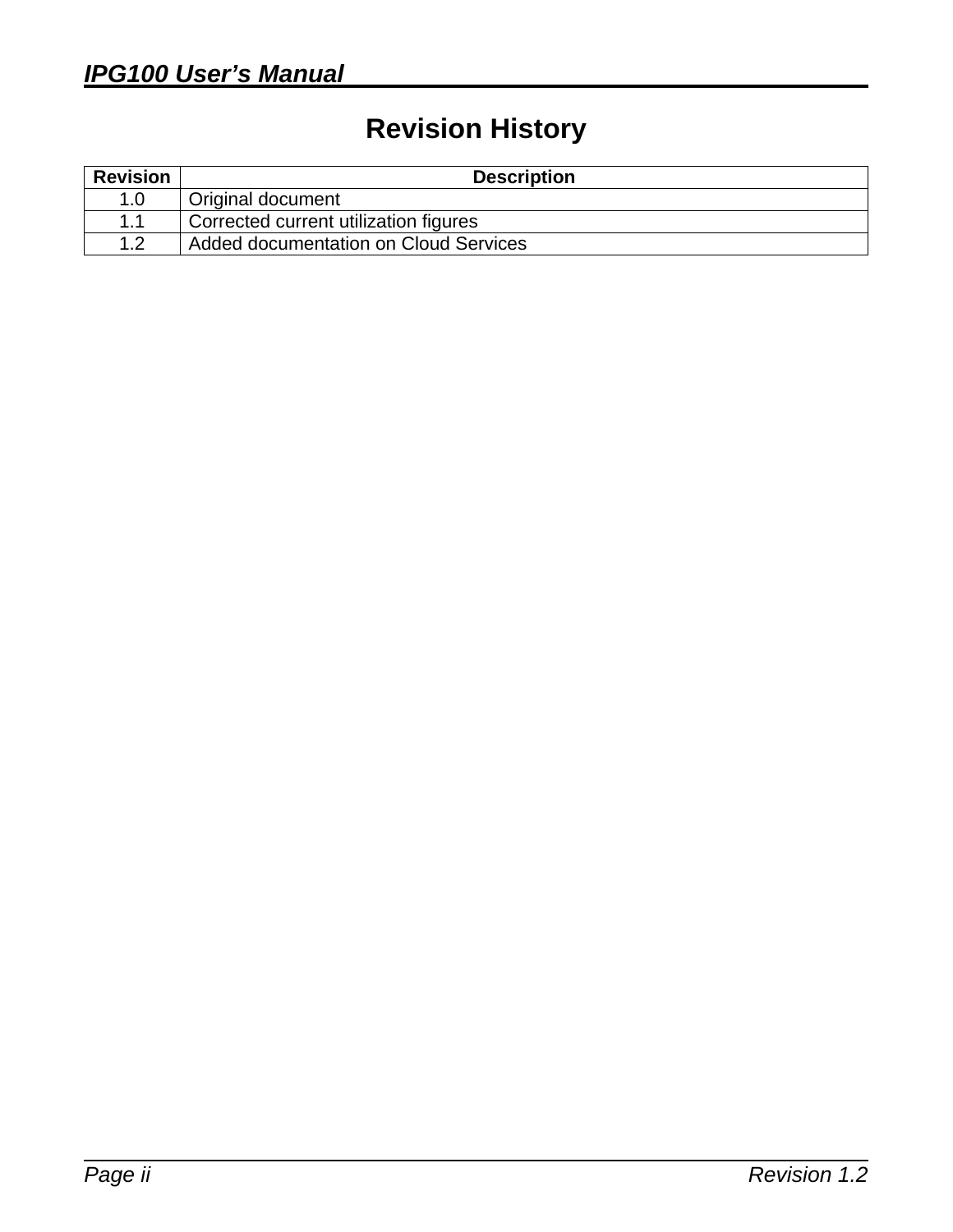# **Maretron**®

# **Table of Contents**

| 1              |  |
|----------------|--|
|                |  |
|                |  |
|                |  |
|                |  |
|                |  |
|                |  |
|                |  |
|                |  |
|                |  |
|                |  |
|                |  |
|                |  |
|                |  |
|                |  |
| $\overline{2}$ |  |
|                |  |
|                |  |
|                |  |
|                |  |
|                |  |
|                |  |
|                |  |
|                |  |
|                |  |
| 3              |  |
|                |  |
|                |  |
|                |  |
|                |  |
|                |  |
|                |  |
|                |  |
|                |  |
|                |  |
|                |  |
|                |  |
|                |  |
| 4              |  |
| 5              |  |
| 6              |  |
| $\overline{7}$ |  |
| 8              |  |
| 9              |  |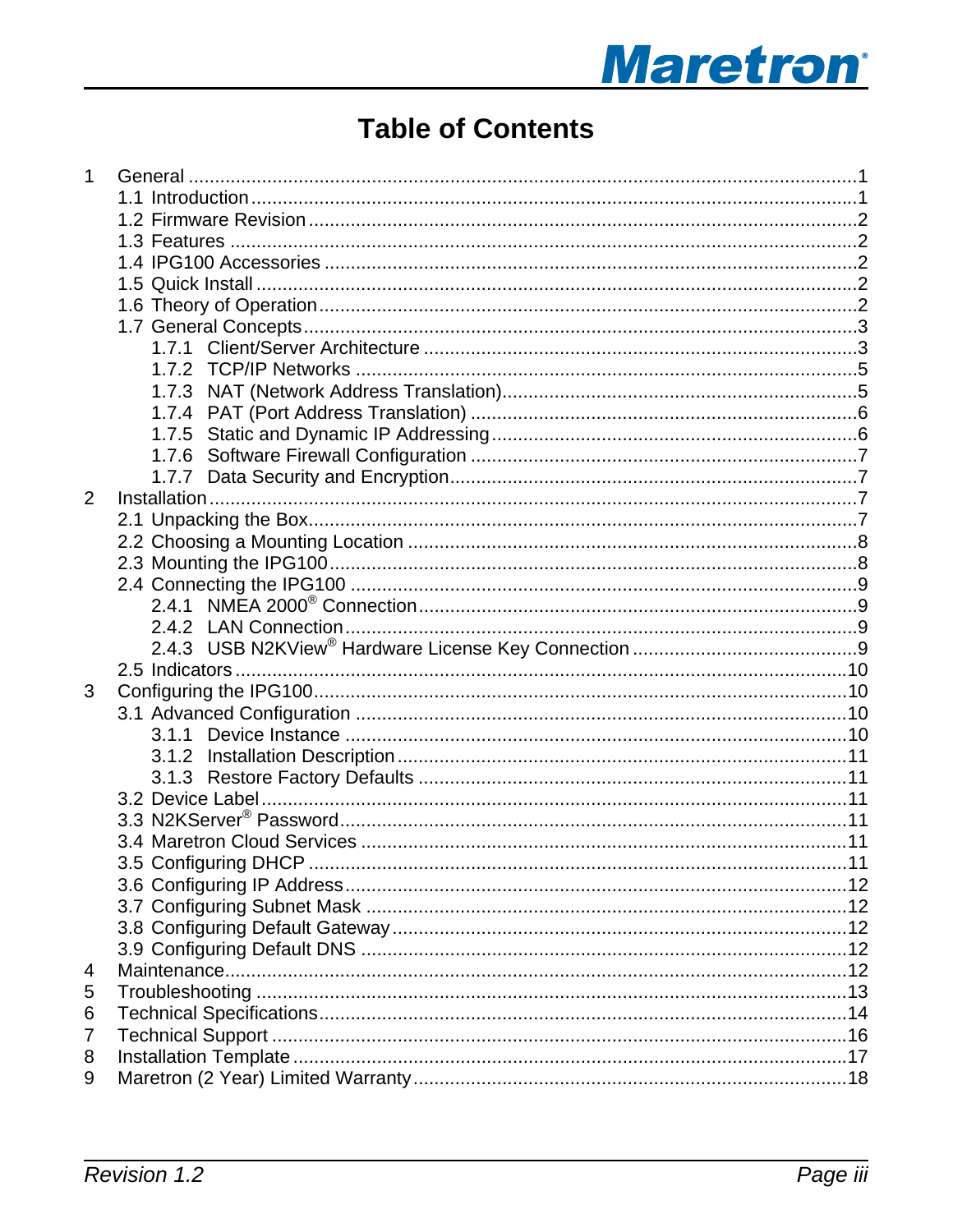# **Table of Figures**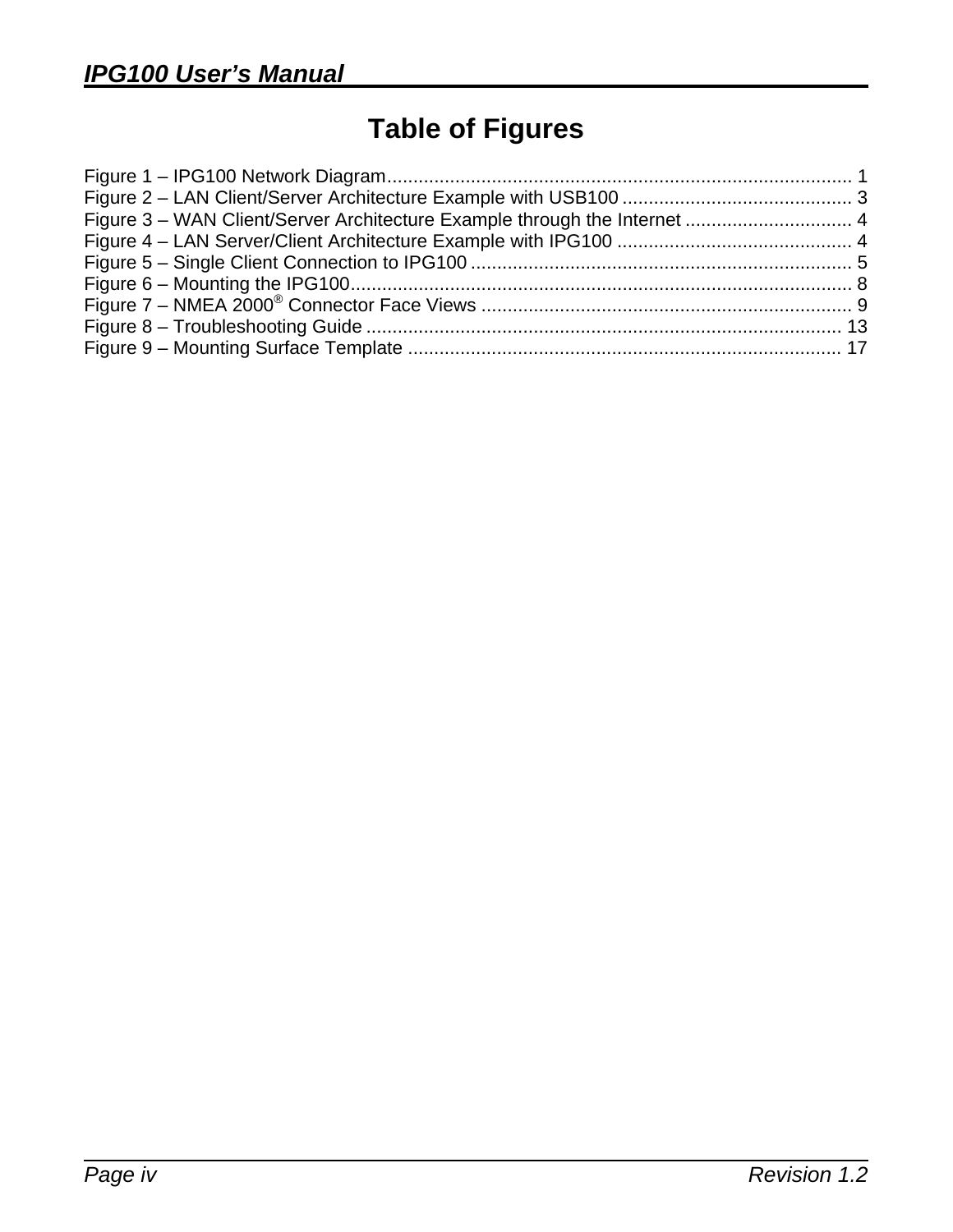

# <span id="page-4-0"></span>**1 General**

## **1.1 Introduction**

Congratulations on your purchase of the Maretron Internet Protocol Gateway (IPG100). Maretron has designed and built your gateway to the highest standards for years of reliable, dependable, and accurate service.

The Internet Protocol Gateway (IPG100) lets you connect Maretron black boxes (MBB100's), Maretron touch screens (DSM800's), PC's, Mac's, tablets, or smartphones to an NMEA 2000<sup>®</sup> network so you can monitor and control your vessel using Maretron's N2KView<sup>®</sup> software. The conventional way of viewing NMEA 2000® information is with a display on the vessel that is directly connected to an NMEA 2000<sup>®</sup> network, but with the IPG100, you are not limited to direct connected displays. With the IPG100, you can use any device running N2KView<sup>®</sup> software to monitor and control your vessel from onboard or ashore.

The IPG100 has an NMEA 2000® and an Ethernet LAN (Local Area Network) port for exchanging information between the onboard NMEA 2000® network and Internet Protocol (IP) enabled devices using conventional technology such as routers, switches, and wireless modems. In addition, the IPG100 includes a USB port used for connecting Maretron's hardware license key. The hardware license key is used to enable remote devices running N2KView<sup>®</sup> software. For example, if you purchase a hardware license key with three N2KView<sup>®</sup> licenses, you can run N2KView<sup>®</sup> at the helm, another on a handheld device connected via Wi-Fi, and another at home on your PC or Mac with an Internet connection back to the vessel. The licenses are floating, so if you were to shut down N2KView<sup>®</sup> running at home, you could fire up the third N2KView<sup>®</sup> license on the vessel.



*Figure 1 – IPG100 Network Diagram*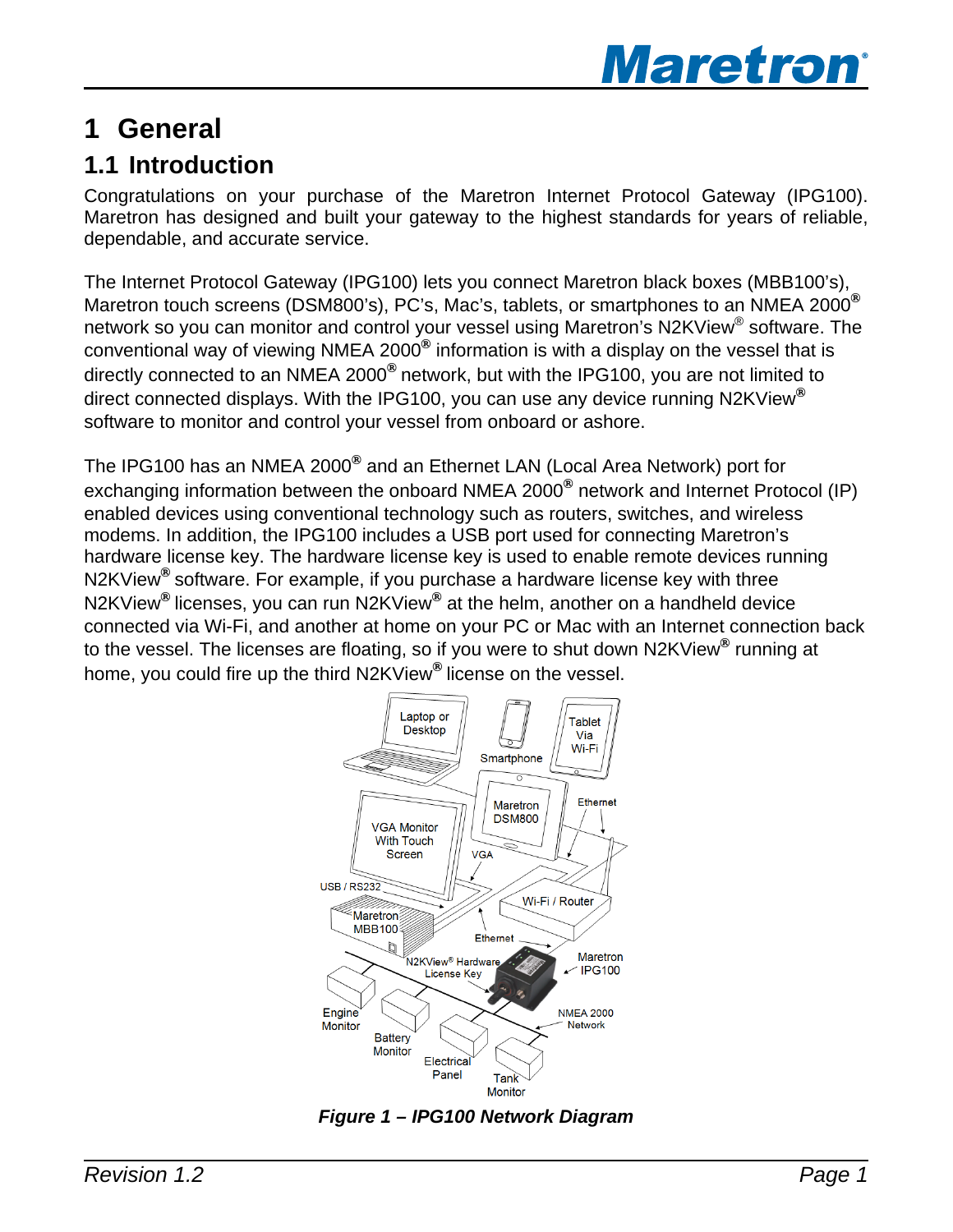<span id="page-5-0"></span>The Maretron IPG100 is designed to operate within the harsh demands of the marine environment. However, no piece of marine electronic equipment can function properly unless installed, calibrated, and maintained in the correct manner. Please read carefully and follow these instructions for installation, calibration, and usage of the Maretron IPG100 in order to ensure optimal performance.

#### **.2 Firmware Revision 1**

This manual corresponds to IPG100 firmware revision 1.0.0.

#### **.3 Features 1**

The Maretron IPG100 has the following features:

- $\bullet$  NMEA 2000<sup>®</sup> interface
- 10/100 Mbps Ethernet LAN interface
- Runs embedded version of Maretron N2KServer<sup>®</sup> software
- USB port for N2KView<sup>®</sup> Hardware License Key
- Dedicated platform for N2KView $^{\circ}$  clients
- Supports Maretron Cloud Services, which allows you to easily connect to your boat's network from anywhere with working Internet connection. Contact your Maretron dealer or Maretron directly for information on Maretron Cloud Services capabilities and pricing.

### **1.4 IPG100 Accessories**

Maretron offers the following accessories for the IPG100:

- PX0852 USB Waterproof Cover
- PX0837/5M00 Waterproof Ethernet Cable 16.4'

## **.5 Quick Install 1**

Installing the Maretron IPG100 involves the following steps. Please refer to the individual sections for additional details.

- 1. Unpacking the Box (Section 2.1)
- 2. Choosing a Mounting Location (Section 2.2)
- 3. Mounting the IPG100 (Section [2.3\)](#page-11-1)
- 4. Connecting the IPG100 (Section [2.4](#page-11-2)[\)](#page-11-1)
- 5. Configuring the IPG100 (Section [3\)](#page-12-1)

## **.6 Theory of Operation 1**

The IPG100 implements the server portion of the N2KView<sup>®</sup> Vessel Monitoring and control **System** providing the same function as the N2KServer® companent running an a Windows System, providing the same function as the N2KServer<sup>®</sup> component running on a Windows PC. The IPG100, when connected to an NMEA 2000<sup>®</sup> network, an Ethernet LAN, and a valid N2KView<sup>®</sup> Hardware License Key, takes the information from the NMEA 2000<sup>®</sup> network and makes it available to N2KView<sup>®</sup> clients over the LAN interface. N2KView<sup>®</sup> platinum clients can also send switching control messages to the IPG100 over the LAN interface and the IPG100 will relay these messages to the NMEA 2000<sup>®</sup> network. The next section describes in detail how the N2KView<sup>®</sup> system is implemented in terms of networking technology.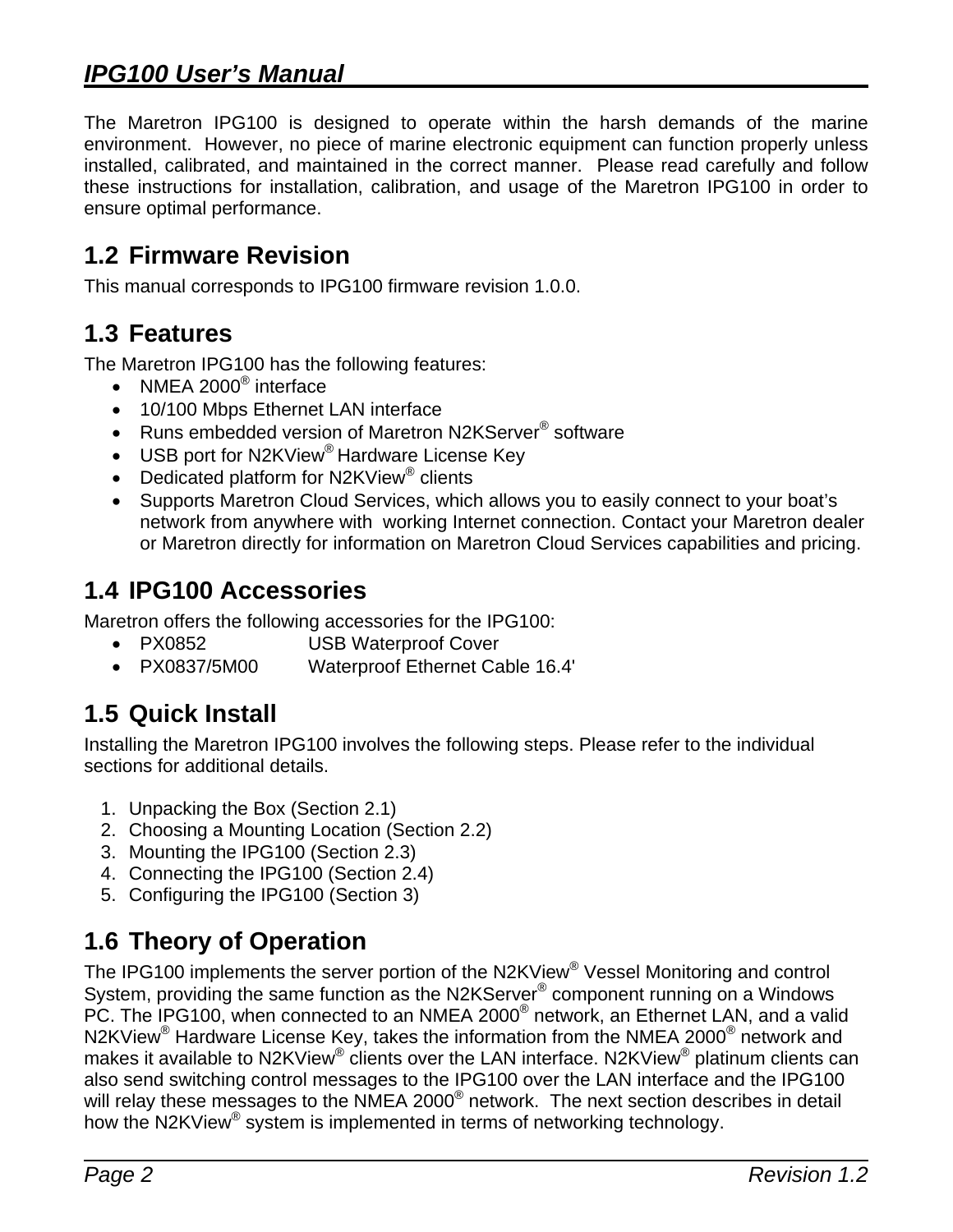## <span id="page-6-0"></span>**1.7 General Concepts**

#### **1.7.1 Client/Server Architecture**

The N2KView® Vessel Monitoring and Control System is based on a client/server architecture. In this context, a *server* is defined as a component that provides services over a network and a *client* is defined as a station that requests and uses those services.

Within the N2KView<sup>®</sup> System, there is one server (called N2KServer<sup>®</sup>) and one or more stations or clients (called N2KView®). The server component is implemented by either an IPG100 or N2KServer® software running on a Windows PC, and the station or client components are implemented by the N2KView® software. N2KView® software may run on a Windows PC, Mac, or Maretron's MBB100 or DSM800. Mobile versions of N2KView<sup>®</sup>software are available for iPod, iPhone, iPad and Android devices. The service offered by the server to the stations (*clients)* is access to the NMEA 2000® network data that the server receives from the NMEA 2000 $^{\circ}$  network via its NMEA 2000 $^{\circ}$  gateway. The network over which this service is offered is implemented as a TCP/IP (Transmission Control Protocol/Internet Protocol) network, which is discussed in the next section.

#### **1.7.1.1 Examples of NMEA 2000® Client/Server Architectures**

N2KServer® may run on a Windows PC (using Maretron's USB100 gateway - see Figure 2 and Figure 3) or N2KServer® may run directly on an IPG100 (see Figure 4).



*Figure 2 – LAN Client/Server Architecture Example with USB100* 

<span id="page-6-1"></span>Figure 2 shows an example of a Local Area Network (LAN) connection including the PC to NMEA 2000®network connection through a USB100 gateway. A copy of N2KServer® must run on the PC connected to the USB100, and an N2KView® Hardware License Key must be plugged in to the PC to supply sufficient licenses for the maximum number of simultaneously connected clients. N2KView® clients may run on either the PC connected to the USB100, or to another PC connected to the router, or to a laptop or mobile device connected wirelessly.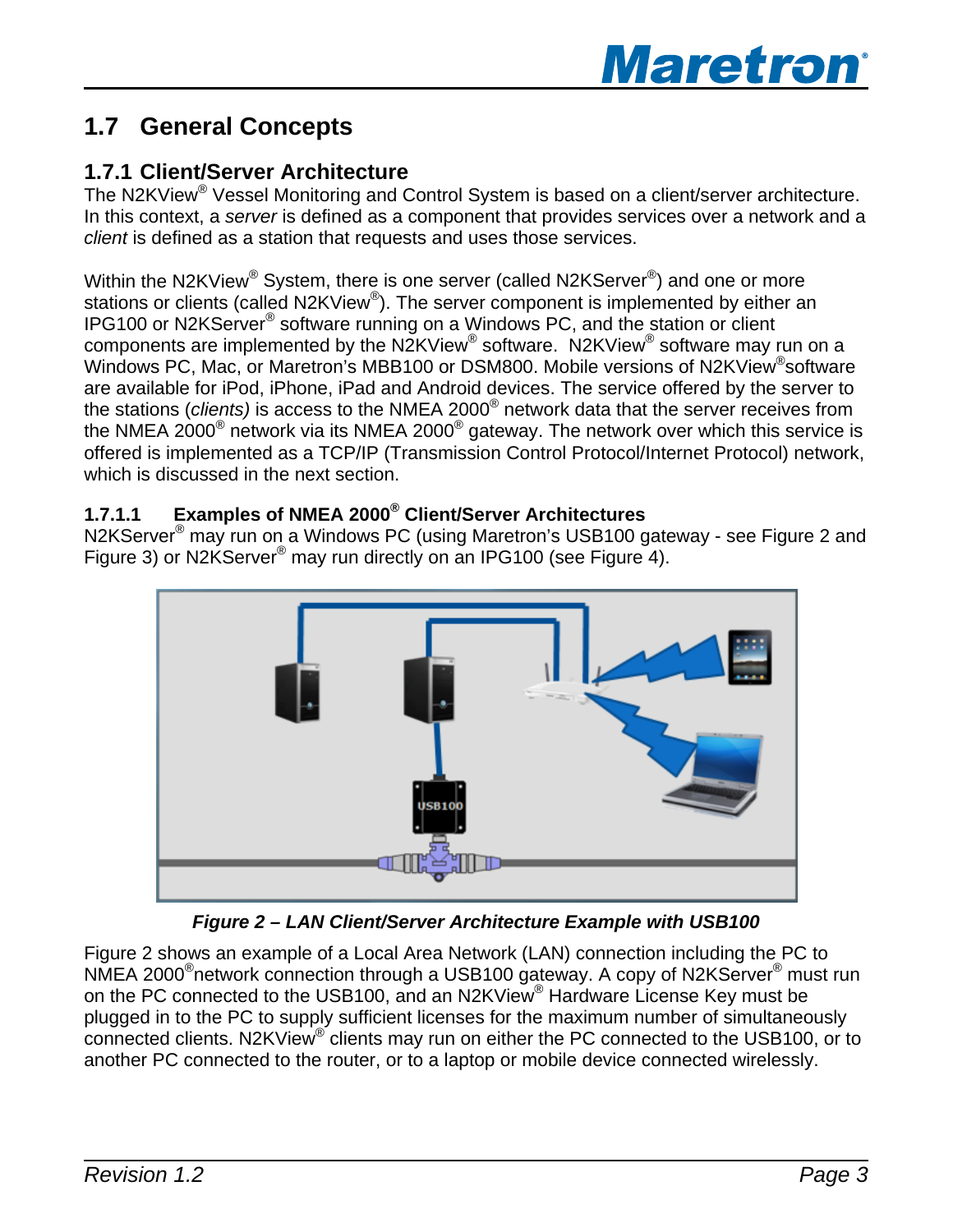<span id="page-7-0"></span>

*Figure 3 – WAN Client/Server Architecture Example through the Internet* 

Figure 3 extends the example shown in Figure 2 by adding an external internet access point across a Wide Area Network (WAN). Although it is possible to setup the network as shown in [Figure 3,](#page-6-1) ensuring that the remote N2KView clients can find the IP Address of the N2KServer<sup>®</sup> at the correct port (6543 or 6544) requires considerable IT expertise.



*Figure 4 – LAN Client/Server Architecture Example with IPG100* 

Figure 4 shows an example of an IPG100 connected between the NMEA 2000 $^{\circ}$  network and a Wi-Fi/router connected to a PC running an N2KView® client. A copy of N2KServer® automatically runs on the IPG100; however an N2KView® Hardware License Key must be plugged in to the IPG100 to supply sufficient licenses for the maximum number of simultaneously connected clients. As in the previous examples, N2KView<sup>®</sup> Clients may run on any computer able to access the N2KServer<sup>®</sup> on the Ethernet network.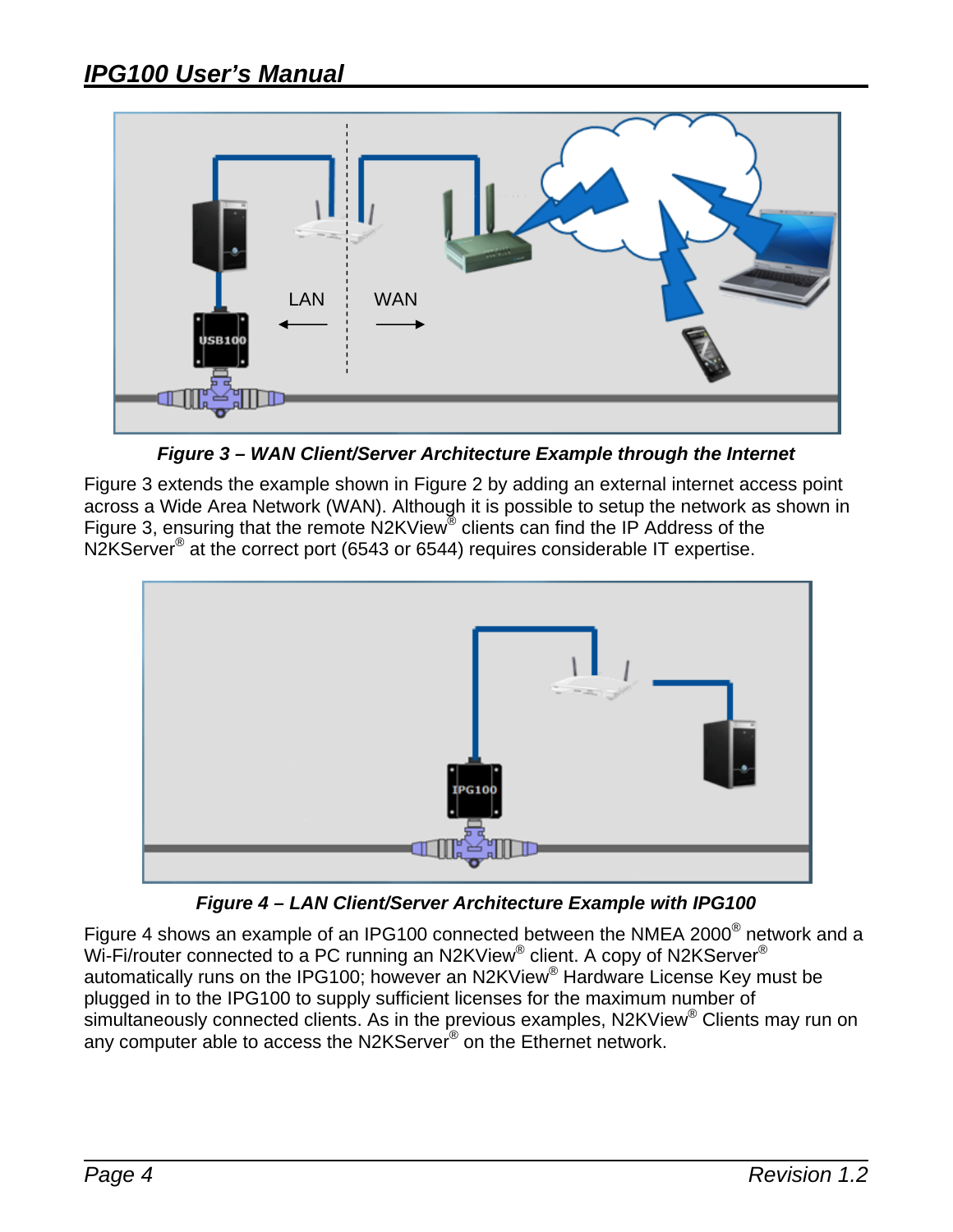# **Maretron**®

<span id="page-8-0"></span>

*Figure 5 – Single Client Connection to IPG100* 

Figure 5 shows an example of a single client connection to an IPG100. A DSM800 (or a computer, or a MBB100) is connected directly to the IPG100.

#### **1.7.2 TCP/IP Networks**

The networking protocol that is used for the communication between the server and stations in the N2KView $^{\circledR}$  system is the TCP/IP protocol. This protocol is used by the World Wide Web, FTP (File T ransfer Protocol), and many others of the most popular applications on the Internet. The TCP/IP connection can be made over an Ethernet connection, a Wi-Fi connection, cellular most opera ting systems, as well as Internet-connected cellular phones. phone data connection, and many other types of media. In fact, a single packet of TCP/IP data may traverse multiple types of media on its journey. The TCP/IP protocol is supported by

Each computer on a TCP/IP network is identified by an IP address unique to that network. An IP address consists of four numbers, each ranging between 0 and 255, separated by periods. This is referred to a dotted decimal notation. Examples of IP addresses in this format are 10.0.0.1, and 62.12.31.188.

The IP address may either be hard coded into the computer (this means that the address is configured to reserve a specific address for the computer and then assign that same address static which makes the computer easier to find) or assigned at each startup by a DHCP (Dynamic Host Control Protocol) server, typically found as part of a router. The router can be each time at startup. If the router chooses a different address each time, then the computer may be difficult to find on the network. This is not a problem for a client such as N2KView®, but servers such as a PC running N2KServer® or the IPG100 must be at a known address.

#### **1.7.3 NAT (Network Address Translation)**

connection, please read this section. If your N2KServer<sup>®</sup> and N2KView<sup>®</sup> computers are on the same LAN, you may skip this section. If you wish to use N2KView<sup>®</sup> to view data from an N2KServer<sup>®</sup> on a WAN through an Internet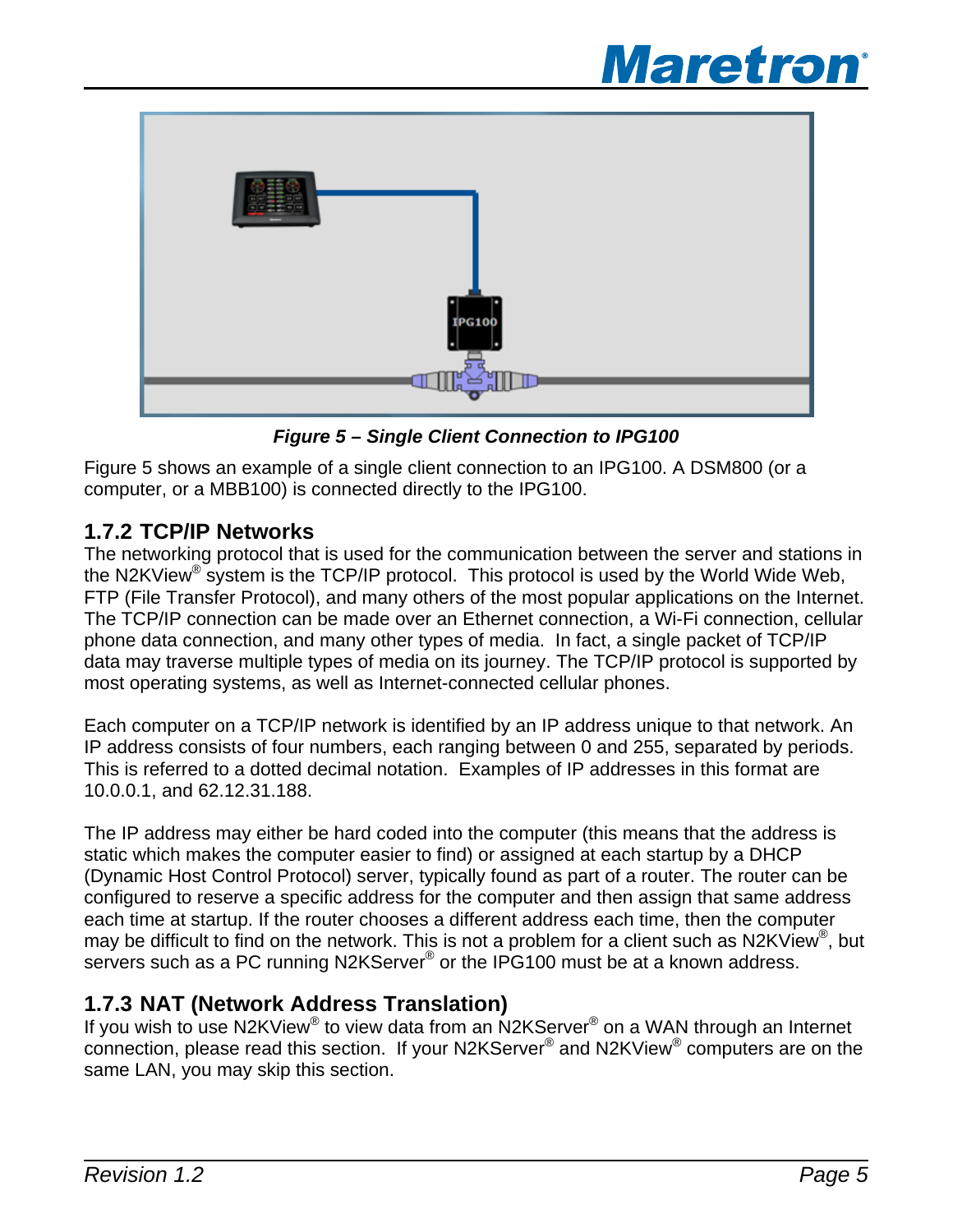<span id="page-9-0"></span>side of the connection will be assigned its own IP address, typically in the ranges 192.168.x.x, 10.x. x.x, and 172.16.x.x through 172.31.x.x, where x can be any number in the range 0-255. In the early days of the Internet, each computer connected to the Internet had its own *IP address*. With the explosive growth of the Internet, the number of distinct IP addresses is starting to run out. It is no longer practical for an Internet Service Provider (ISP) to provide its customers with individual IP addresses for each component the customer wishes to connect to the Internet. Rather, the ISP normally assigns each customer a single IP address, and a router implementing Network Address Translation (NAT) is connected to the Internet connection (sometimes referred to as the Wide Area Network, or WAN, connection) on one side, and to the Local Area Network, or LAN, on the other side. Each computer on the LAN The WAN connection will be assigned a single IP address by the ISP.

via Ethernet or Wi-Fi connections. In order to access an N2KServer® on the local area network from an N2KView $^{\circledR}$  outside of the LAN. You must configure the router to allow incoming connections on port 6544 and to forward these connections to the IP address of the N2KServer<sup>®</sup> computer. Consult the documentation that came with your router for details. Generally, network address translation is performed by a router that is connected to the Internet via a Cable or DSL connection on the WAN side, and to the local area network (LAN)

#### **1.7.4 PAT (Port Address Translation)**

If you wish to use N2KView<sup>®</sup> to view data from an N2KServer<sup>®</sup> on a WAN through an Internet connection and your Internet Service Provider does not allow communication on port 6544, please read this section. If your N2KServer<sup>®</sup> and N2KView<sup>®</sup> computers are on the same LAN, or your ISP allows communication over port 6544, you may skip this section.

Address Translation can be set up to accept incoming connections on a different port and to forward these connections to port 6544 on the IP address of the N2KServer® computer. This N2KServer<sup>®</sup> requires a connection to be made on port 6544. Routers that support Port change in the port address is known as the ability to do Port Address Translation as well as Network Address Translation. Not all routers have this ability; please consult the documentation that came with your router for details.

N2KView $^{\circledR}$  must then be set up to request a connection to the WAN IP Address of the router and the new port number.

#### **1.7.5 Static and Dynamic IP Addressing**

connection, please read this section. If your N2KServer® and N2KView® computers are on the If you wish to use N2KView® to view data from an N2KServer® on a WAN through an Internet same LAN, you may skip this section.

If you request a *Static IP Address* from your ISP when you set up your Internet connection, the WAN IP address will always be the same. If you didn't make this request, your ISP will assign Internet at any given time. If you stop or lose your Internet connection, your Dynamic IP address will be released and may be reassigned to someone else. you a *Dynamic IP Address*, which may actually change from time to time. In this way, the ISP only needs to have enough addresses to cover its customers who are connected to the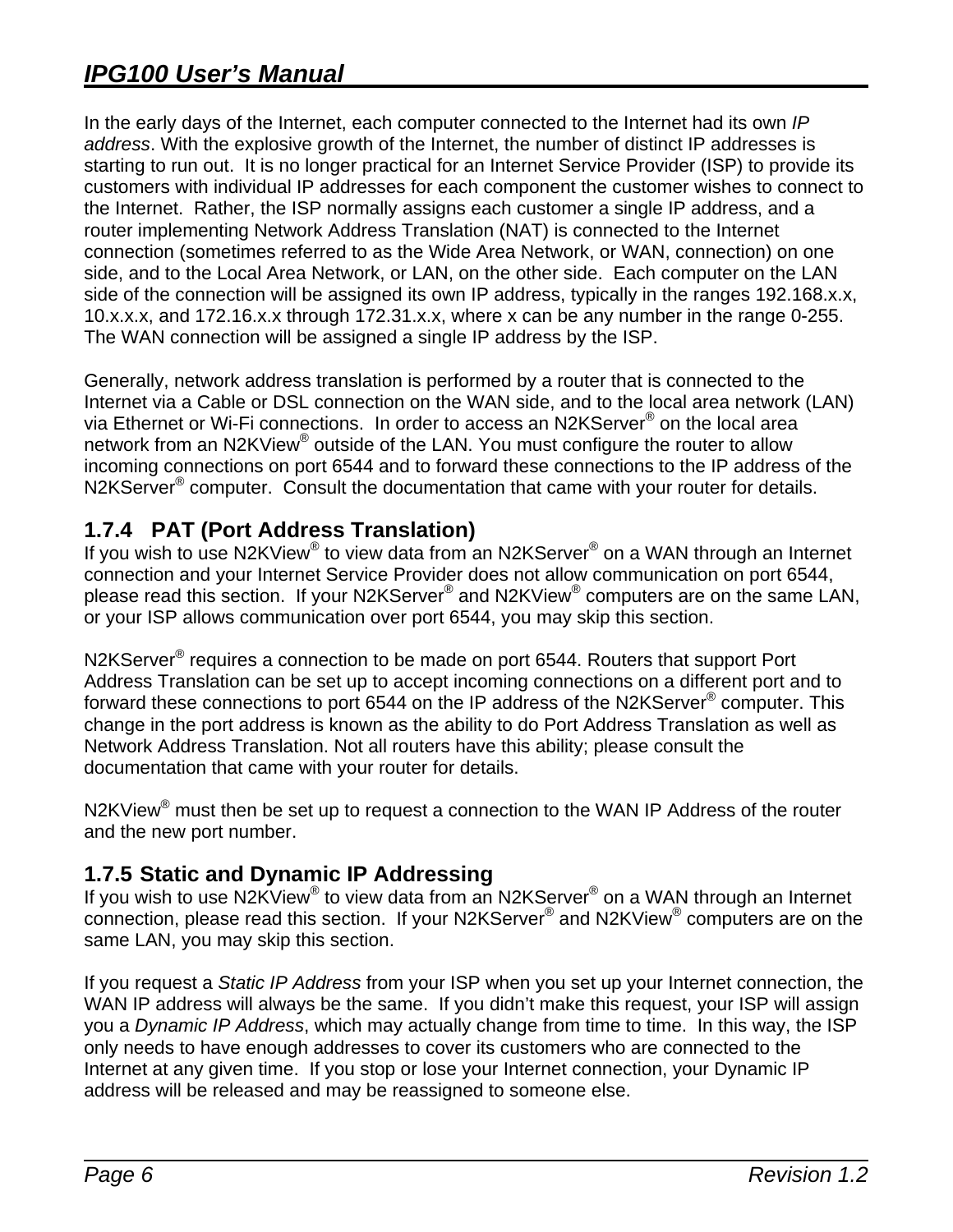

<span id="page-10-0"></span>If you wish to connect to an N2KServer<sup>®</sup> from outside your vessel's LAN via an Internet connection, you have two choices. First, you can request a static IP address from the ISP for your vessel; secondly, you may register your N2KServer®'s IP address with a "dynamic DNS service", such as the ones offered freely by www.dyndns.org, among others. Please visit their websites for more information on how dynamic DNS services operate.

#### **1.7.6 Software Firewall Configuration**

If you wish to run N2KView<sup>®</sup> and N2KServer<sup>®</sup> on two separate computers and are running a software firewall product other than Windows Firewall, please read this section. Otherwise, you may skip this section.

A fire wall is designed to protect your computer from unfettered access from the Internet. There are two kinds of firewalls: software and hardware. A software firewall is a component allow your computer to initiate connections out onto the Internet, but to block your computer from receiving incoming connections from the Internet. If you wish to be able to view your configured to allow incoming connections from N2KView<sup>®</sup> stations. The N2KServer<sup>®</sup> makes these adjustments to the Windows Firewall software when it is installed. If you are running firewall software from another vendor, you may have to configure your firewall software to such as Windows Firewall or Norton Internet Security. A major function of these programs is to vessel's data from another computer, your N2KServer® computer's software firewall must be allow this incoming TCP protocol connection on port 6544.

#### **1.7.7 Data Security and Encryption**

Making your vessel's data available over a LAN or WAN presents multiple security concerns. First, it is desirable to keep anyone from viewing your vessel's data without authorization. Second, and more important, it is imperative that no unauthorized persons be able to place data onto your vessel's NMEA 2000<sup>®</sup> network.

The N2KView<sup>®</sup> system protects your vessel's data with multiple levels of protection.

First, any data that passes between the N2KServer® server component and any N2KView® station components is protected using industry-standard SSL encryption. This encryption session negotiates a random encryption key every time a connection is established. This makes the data secure over public and private Wi-Fi networks, as well as the internet. standard is widely used to protect financial information on the internet. Each communication

by the N2KView<sup>®</sup> station to the N2KServer<sup>®</sup> server over the encrypted communication link. The N2KServer $\mathcal P$  compares the server password to the one it was programmed with. Only if Second, each N2KView<sup>®</sup> station that wishes to connect to an N2KServer<sup>®</sup> server component must authenticate itself by means of a *server password*. The server password is transmitted the server password received from the station matches the server's stored password is the station granted access to the NMEA 2000<sup>®</sup> network data.

## **2 Installation 2.1 Unpacking the Box**

When unpacking the box containing the Maretron IPG100, you should find the following items: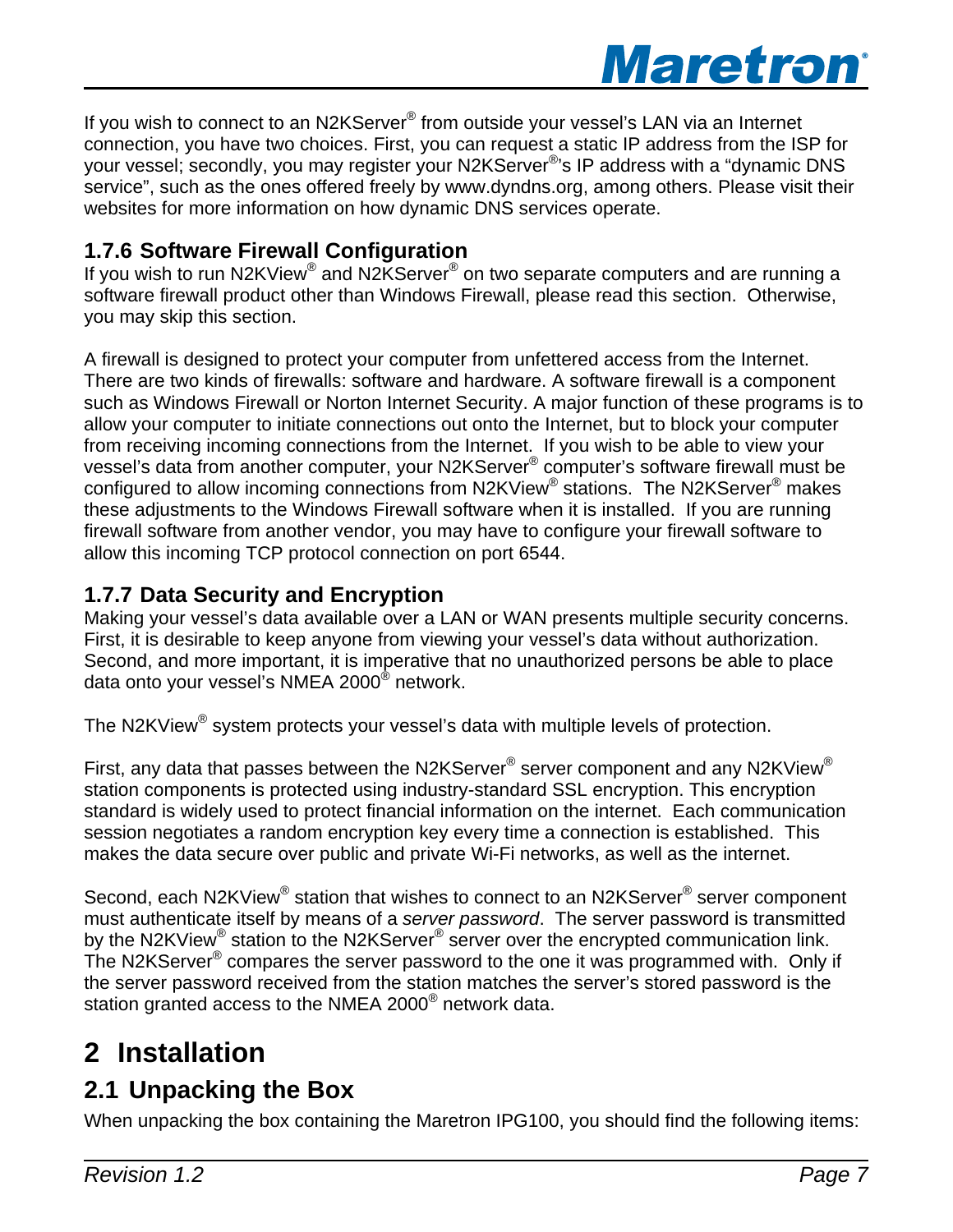- <span id="page-11-0"></span>• 1 – IPG100 Internet Protocol Gateway
- 1 Parts Bag containing 4 Stainless Steel Mounting Screws
- 1 IPG100 User's Manual
- 1 Warranty Registration Card

If any of these items are missing or damaged, please contact Maretron.

### <span id="page-11-1"></span>**2.2 Choosing a Mounting Location**

Please consider the following when choosing a mounting location.

- 1. The IPG100 is waterproof, so it can be mounted in a damp or dry location. Note that the to waterproof all of the connections to the IPG100. The NMEA 2000 $^{\circ}$  network interface USB Waterproof Cover and Waterproof Ethernet Cable accessories must be purchased is already waterproof.
- 2. The orientation is not important, so the IPG100 can be mounted on a horizontal deck, vertical bulkhead, or upside down if desired.
- 3. The IPG100 is temperature-rated to 55°C (130°F), so it should be mounted away from engines or engine rooms where the operating temperature exceeds the specified limit.

## <span id="page-11-2"></span>**2.3 Mounting the IPG100**

methacrylate ester, such as Loctite Red (271), as they will cause stress cracking of the plastic Attach the IPG100 securely to the vessel using the included stainless steel mounting screws or other fasteners as shown in Figure 6 below. Do not use threadlocking compounds containing enclosure.



*Figure 6 – Mounting the IPG100*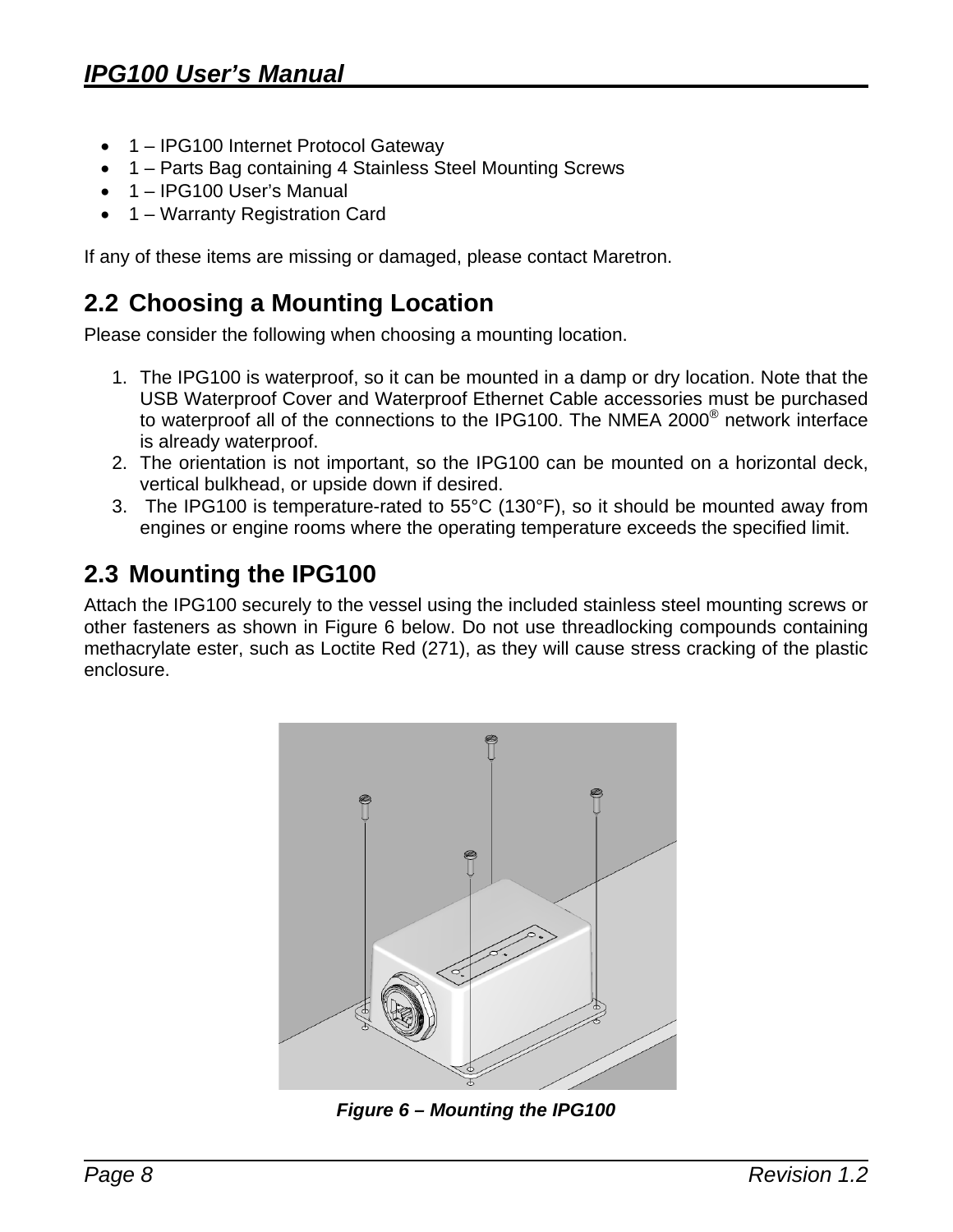

## <span id="page-12-1"></span><span id="page-12-0"></span>**2.4 Connecting the IPG100**

#### **2.4.1 NMEA 2000 Connec ® tion**

The NMEA 2000 $^{\circ}$  connector can be found on the side of the enclosure. The NMEA 2000 $^{\circ}$ onnector is a round five pin male connector (see Figure 7). You connect the IPG100 to an c NMEA 2000<sup>®</sup> network using a Maretron NMEA 2000<sup>®</sup> cable (or an NMEA 2000<sup>®</sup> compatible cable) by connecting the female end of the cable to the IPG100 (note the key on the male connector and keyway on the female connector). Be sure the cable is connected securely and that the collar on the cable connector is tightened firmly. Connect the other end of the cable (male) to the NMEA 2000 $^\circ$  network in the same manner. The IPG100 is designed such that you can plug or unplug it from an NMEA 2000 $^{\circ}$  network while the power to the network is connected or disconnected. Please follow recommended practices for installing NMEA 2000® network products.



*Figure 7 – NMEA 2000® Connector Face Views* 

#### **2.4.2 LAN Connection**

The IPG100 has one external RJ-45 LAN connector. The RJ-45 connector enables connection to an external network, which is necessary for N2KView® clients to be able to connect to the IPG100. The LAN connector can be made waterproof with the purchase of the optional PX837/5M00 Waterproof Ethernet Cable, which has a waterproof cover which engages the threads on the RJ-45 LAN connector, creating a waterproof seal.

#### **2.4.3 USB N2KView® Hardware License Key Connection**

The USB port on the IPG100 is for plugging in the N2KView® Hardware License Key (purchased separately). Hardware license keys that can be used with the IPG100 can also be used with the Windows N2KServer<sup>®</sup> software product. The USB connection can be made waterproof with the purchase of the optional PX0852 USB waterproof cover, which completely covers the N2KView® Hardware License Key and engages the threads on the USB connector, creating a waterproof seal.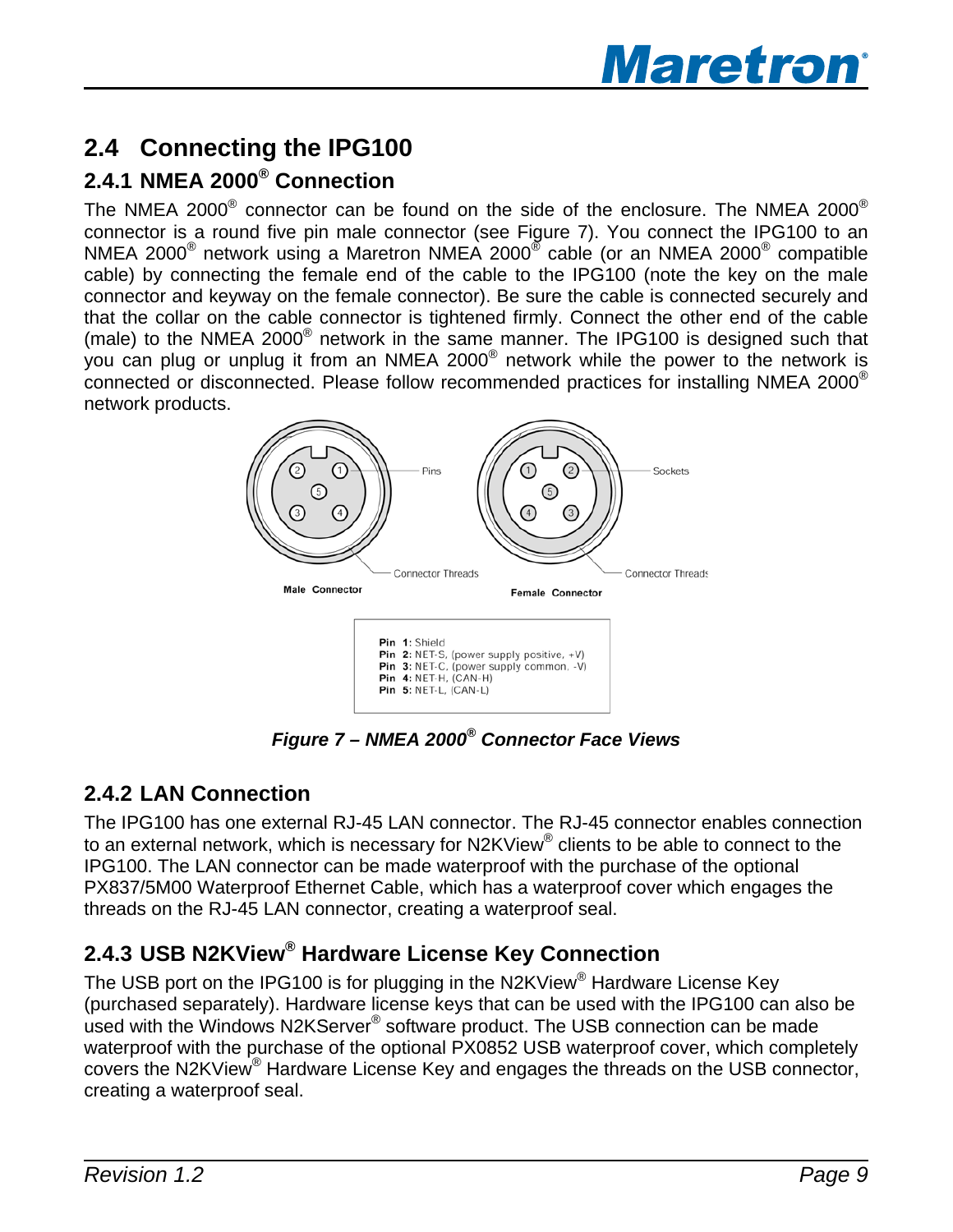#### <span id="page-13-0"></span>**NOTE:**

There are two types of Hardware License Keys. The "old" key has a plastic case and carries a "SafeNet Sentinel" logo on the label. The "new" key has a gray metal case and has the Maretron logo etched into the metal case.





N2KView<sup>®</sup> you previously purchased, please contact Maretron sales to upgrade it to a "new" key so that you can use it with the IPG100. "Old" Key: "New" Key: The "new" key is required to use with the IPG100. The "new" key will also work with the N2KServer<sup>®</sup> PC software (version 3.0.4 and later). If you have an "old" key from a version of

#### **2.5 Indicators**

The IPG100 has three green LED indicators on its top surface:

- **NMEA 2000**: This light will be red for several seconds after powerup while the IPG100 is initializing itself. Once this process is complete, this light will be lit a steady green to indicate that the main processor is active. The light will blink on and off to indicate data being transferred over the NMEA 2000® connection. If this light is lit red after the initialization has completed, it indicates that a problem has been detected.
- **LAN:** This light will be on steadily to indicate that there is an active link connection between the IPG100 and the attached device. The light will blink on and off to indicate data being transferred over the LAN connection. If the light is off, then there is no active link connection.
- **USB**: This light will be on to indicate that the USB port is active.

## **3 Configuring the IPG100**

The IPG100 has several configurable parameters, which are shown below including the default values. If you are not using the default values, then you will need to refer to the corresponding section for configuring the IPG100 appropriately. You may configure the IPG100 using a Maretron DSM250 display or Maretron N2KAnalyzer<sup>®</sup> software.

#### **3.1 Advanced Configuration**

#### **3.1.1 Device Instance**

parameter to any value between 0 and 252. The default device instance is 0 Program this parameter to the desired instance number for this device. You can program this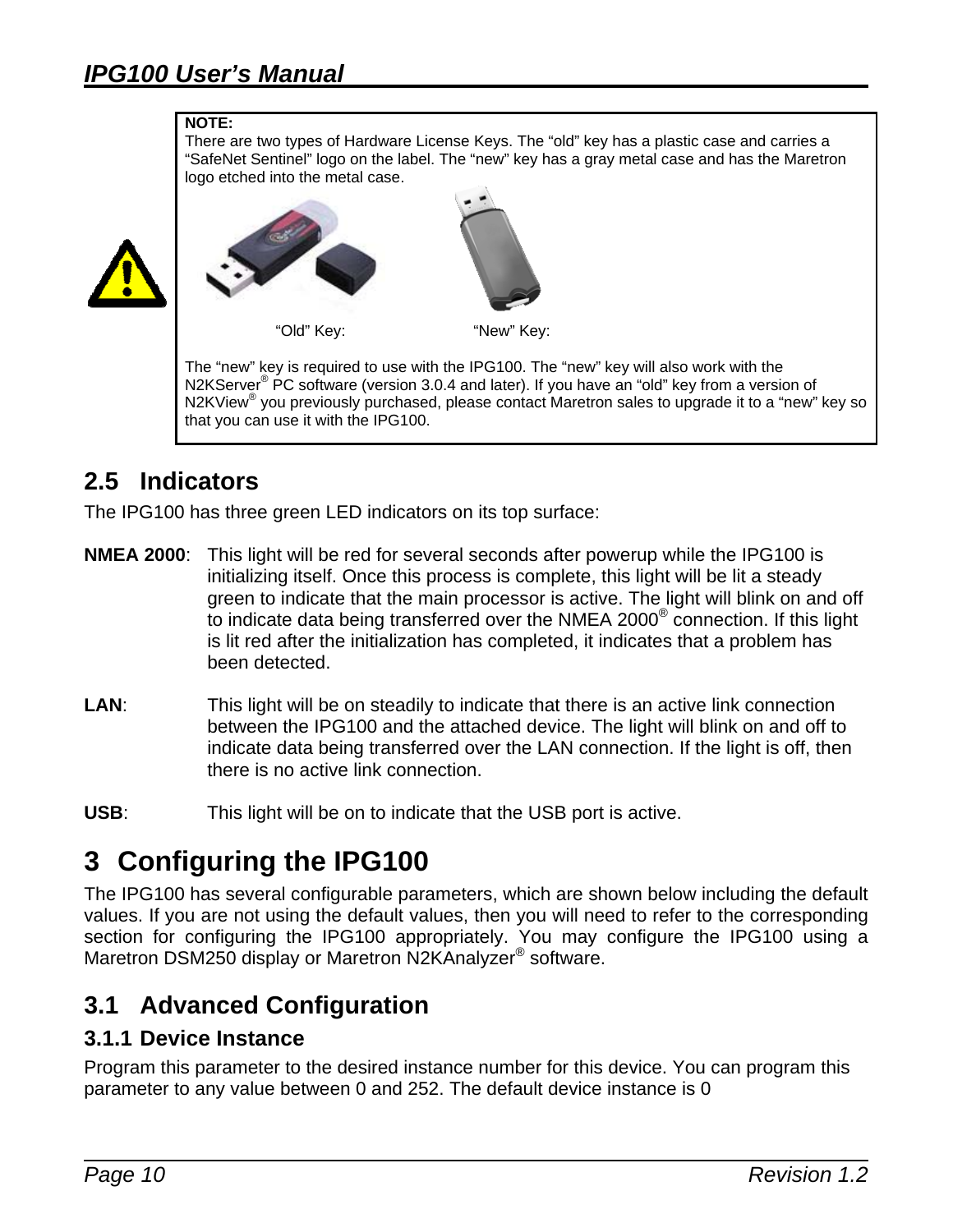

#### <span id="page-14-0"></span>**3.1.2 Installation Description**

This entry allows you to modify the NMEA 2000 $^{\circ}$  installation description text strings. You can enter any information you like here, such as the date the unit was installed, or the location in which it was installed, for later reference. Tools such as Maretron N2KAnalyzer<sup>®</sup> allow you to view these values later. The default installation description is blank text.

#### **3.1.3 Restore Factory Defaults**

This option restores all settings on the IPG100 device to their factory default state.

#### **3.2 De vice Label**

Program this parameter with a text string which identifies this device. Maretron display products wil l display this label text when you are selecting data to display. The default device label is blan k.

## **3.3 N2K Server® Password**

Program this parameter with a text password. Any connecting N2KView® clients must be programmed with the same password in the "Connections Settings -> N2KServer® Connection programmed with the same password in the "Connections Settings -> N2KServ<br>->Password" field in the N2KView<sup>®</sup> software. The default password is blank.

#### **3.4 Maretron Cloud Services**

Configuring thi s entry to "Enable" allows the IPG100 to attempt a server connection to Maretron Cloud Services. You may then use Maretron Cloud Services to connect to the embedded N2K Server and access your boat's network from anywhere with an Internet connection, provided that your boat has an Internet connection, your client (PC or smartphone) has an Internet connection, and you have subscribed to Maretron Cloud Services. If you do not wish to use Maretron Cloud services, set this parameter to "Disabled" (factory default), to prevent the IPG100 from attempting to contact Maretron Cloud Services.

## **3.5 Confi guring DHCP**

This parameter determines whether or not the IPG100 obtains its LAN connection settings from a DHCP server on the local area network. When set to "Yes" (the default value), the IPG100 will obtain all necessary connection settings (IP Address, Subnet Mask, Default Gateway, and Default DNS) from a DHCP server on the local area network. Most routers have the capability to act as a DHCP server. Consult the user documentation for your network's router for details.

a DSM800 or directly to an MBB100), set the "DHCP" parameter to "No" and manually onfigure the IP Address (section 3.6), Subnet Mask (section 3.7), Default Gateway (section c If there is no DHCP server on the local area network (or if the IPG100 is connected directly to 3.8), Default DNS (section 3.9).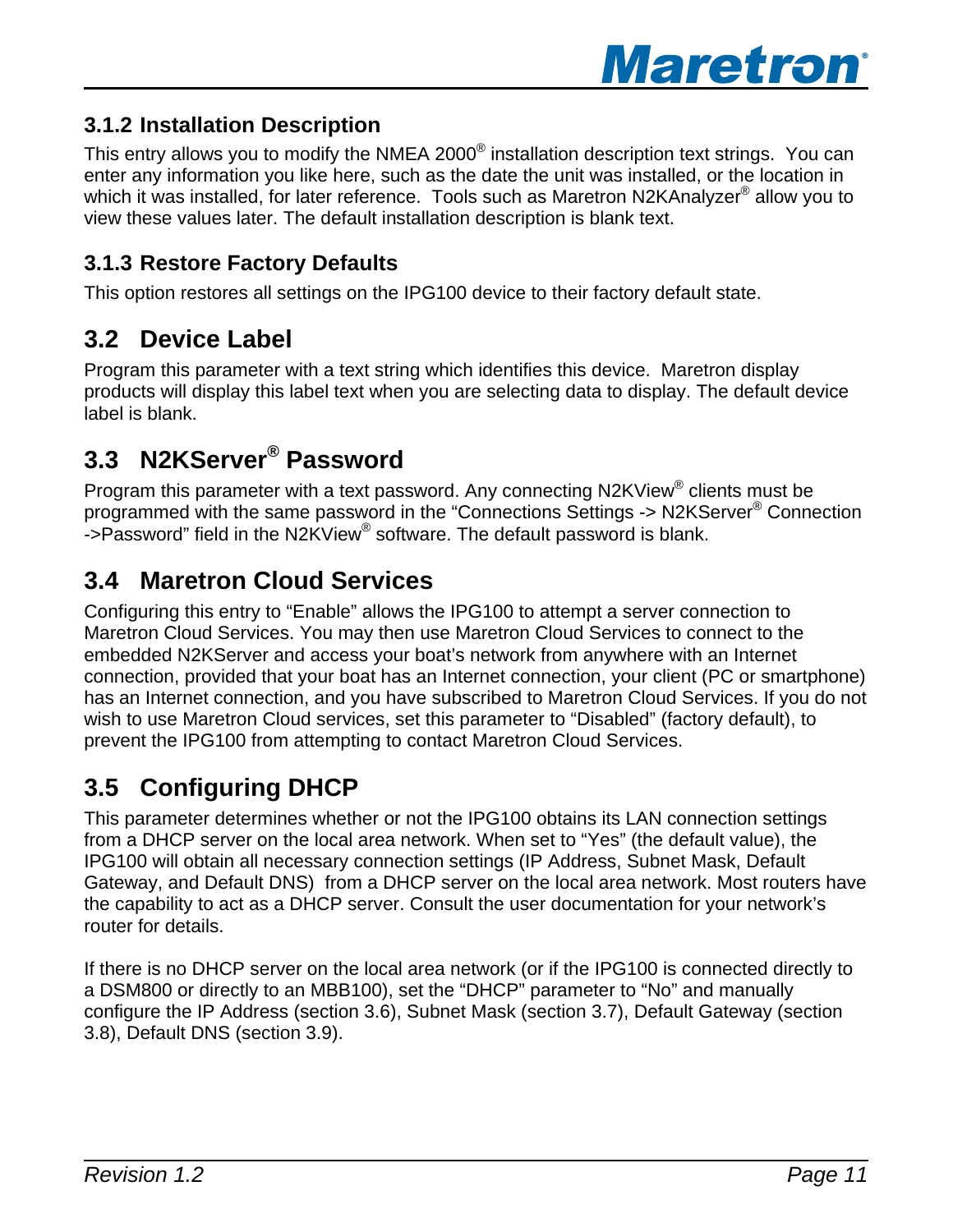## <span id="page-15-0"></span>**.6 Configuring IP Address 3**

This parameter is the IP (Internet Protocol) address used by the IPG100. You will need to specify this address to N2KView<sup>®</sup> clients in order to allow them to connect to the IPG100. If the "DHCP" parameter is set to "Yes", you do not need to configure this parameter. If the "DHCP" parameter is set to "No", you will need to configure this parameter.

## **sk 3.7 Configuring Subnet Ma**

much of the IP Address defines the network, and how much may be used by computers on the network. For most networks, the first three parts of the IP address define the network (i.e., every computer on the network must have the same values), and the last part defines the computer (i.e., every computer on the network must have a different value). Where the value This is a mask used to divide an IP Address into subnets. Basically, it tells the computer how 255 appears in the subnet mask, the values define the network and must be the same.

The most common value is 255.255.255.0.

If the "DHCP" parameter is set to "Yes", you do not need to configure this parameter. If the "DHCP" parameter is set to "No", you will need to configure this parameter.

## **3.8 Configuring Default Gateway**

This is the IP address of the router. If the "DHCP" parameter is set to "Yes", you do not need to configure this parameter. If the "DHCP" parameter is set to "No", you will need to configure this parameter.

## **3.9 Configuring Default DNS**

This is the IP address of a computer on the Internet that can identify and locate computer systems and resources on the internet. In most cases, this should not be required by the IPG100 and may be left blank. If the "DHCP" parameter is set to "No", you will need to configure this parameter.

# **4 Maintenance**

Regular maintenance is not required; however, an occasional inspection will ensure continued proper operation of the Maretron IPG100. Perform the following tasks periodically:

- paint or markings or may corrode the IPG100 enclosure or seals. Do not use any cleaners containing acetone, as they will deteriorate the plastic enclosure. • Clean the unit with a soft cloth. Do not use chemical cleaners as they may remove
- Ensure that the unit is mounted securely and cannot be moved relative to the mounting surface. If the unit is loose, tighten the mounting screws.
- Check the security of all cable connections and tighten if necessary.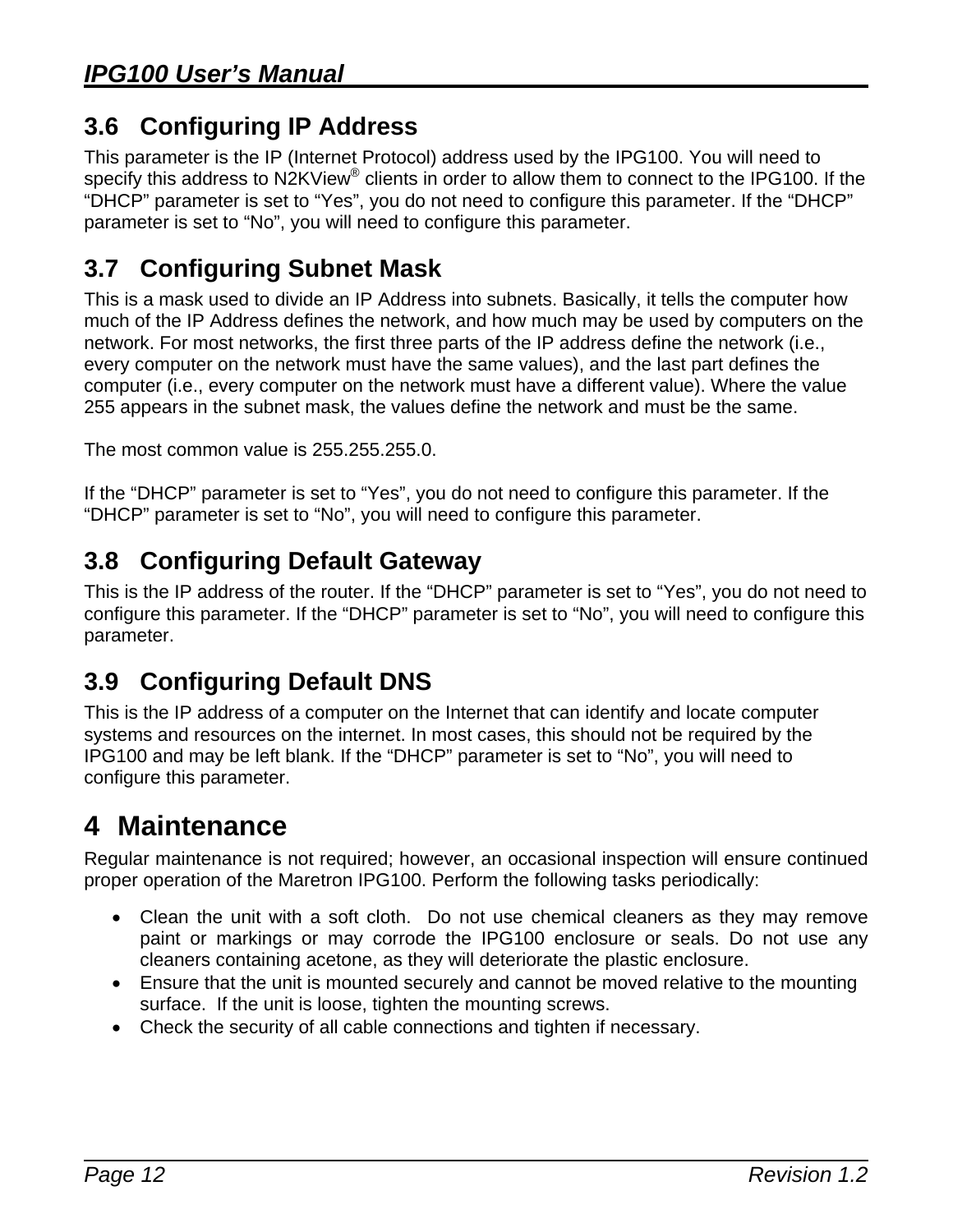# <span id="page-16-0"></span>**5 Troubleshooting**

If you notice unexpected operation of the Maretron IPG100, follow the troubleshoo ting procedures in this section to remedy simple problems.

| <b>Symptom</b>       | <b>Troubleshooting Procedure</b>                                                                                                                                                                                                                                                                                                       |
|----------------------|----------------------------------------------------------------------------------------------------------------------------------------------------------------------------------------------------------------------------------------------------------------------------------------------------------------------------------------|
| N2KView <sup>®</sup> | 1. If you have programmed the IPG100 to use DHCP, ensure that there                                                                                                                                                                                                                                                                    |
| Clients cannot       | is an active DHCP server on your LAN.                                                                                                                                                                                                                                                                                                  |
| successfully         | 2. Ensure that the NMEA 2000 <sup>®</sup> connection is secure, and that the NMEA                                                                                                                                                                                                                                                      |
| connect to the       | 2000 <sup>®</sup> network is powered.                                                                                                                                                                                                                                                                                                  |
| <b>IPG100</b>        | 3. Ensure that you have entered the correct IP Address of the IPG100<br>into N2KView <sup>®</sup> .                                                                                                                                                                                                                                    |
|                      | 4. Ensure that the LAN LED on the IPG100 is lit, indicating an active link<br>connection to the LAN. If it is not lit, check the Ethernet connection<br>and make sure that the router or device to which the IPG100 is<br>connected is powered on.                                                                                     |
|                      | 5. Ensure that a N2KView <sup>®</sup> Hardware License Key is plugged into the<br>USB port of the IPG100.                                                                                                                                                                                                                              |
|                      | 6. Ensure that the Password entered into N2KView <sup>®</sup> under the<br>"Connections Settings -> N2KServer <sup>®</sup> Connection" window matches<br>the password that has been programmed into the IPG100.<br>7. Ensure that you have not used all of the available licenses on the<br>N2KView <sup>®</sup> Hardware License Key. |
| <b>LAN</b> indicator | Ensure that the network cable is connected both to the IPG100 and to                                                                                                                                                                                                                                                                   |
| not lit              | a switch or router or another network device.<br>2. Ensure that the device on the other end of the network cable is<br>powered.                                                                                                                                                                                                        |
| <b>USB</b> indicator | 1. Ensure that the N2KView <sup>®</sup> hardware license key is properly plugged                                                                                                                                                                                                                                                       |
| not lit              | into the USB connector                                                                                                                                                                                                                                                                                                                 |
| NMEA 2000 $^{\circ}$ | Ensure that power is supplied to the NMEA 2000 $^{\circ}$ indicator via the<br>1 <sub>1</sub>                                                                                                                                                                                                                                          |
| indicator not lit    | NMEA 2000 $^{\circ}$ cable, and that the NMEA 2000 $^{\circ}$ connection is secure.                                                                                                                                                                                                                                                    |

*Figure 8 – Troubleshooting Guide* 

If these steps do not solve your problem, please contact Maretron Technical Support (refer to Section 7 for contact information).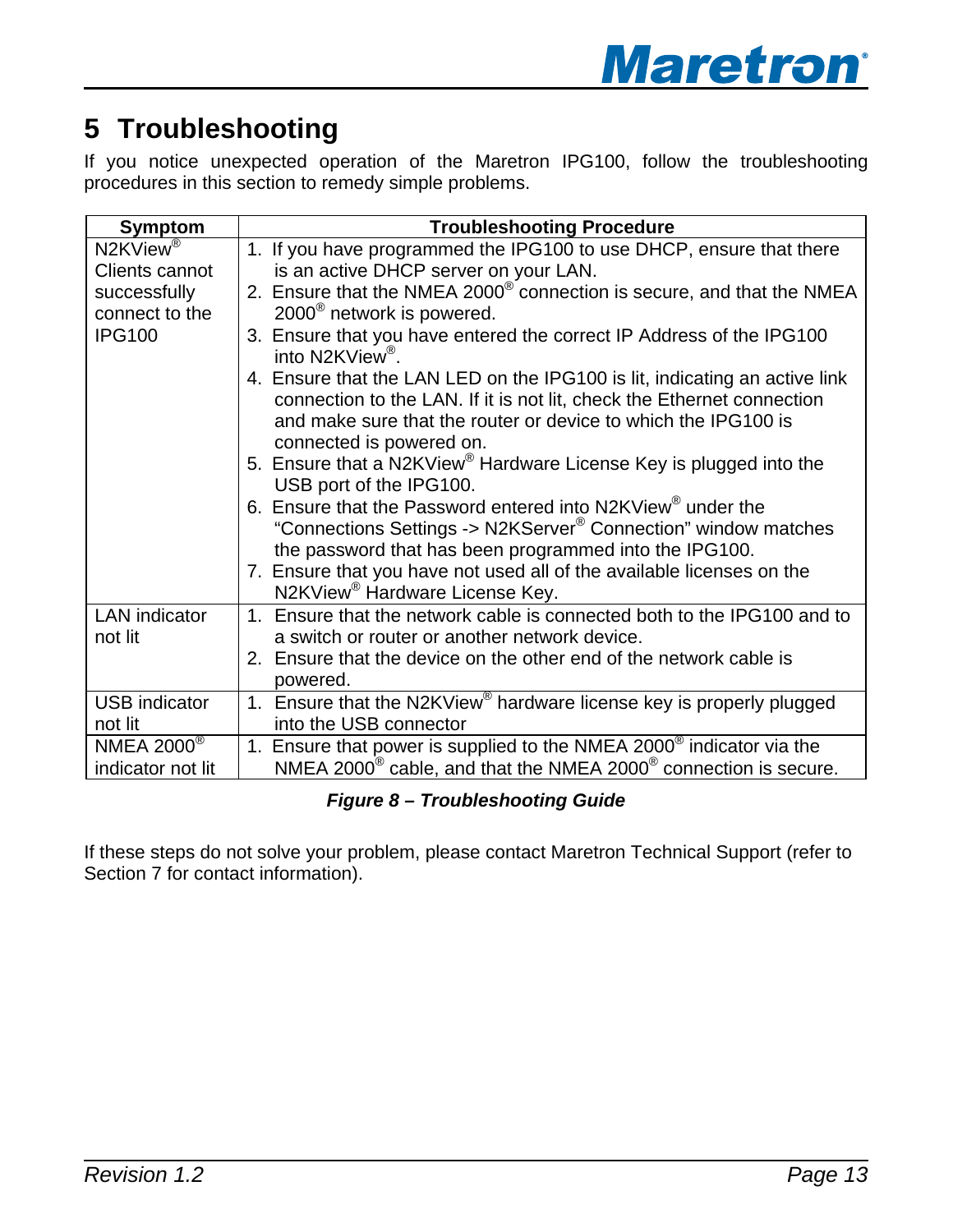# <span id="page-17-0"></span>**6 Technical Specifications**

#### **Specifications**

| <b>Parameter</b>                 | Value                            | <b>Comment</b>                                                                        |
|----------------------------------|----------------------------------|---------------------------------------------------------------------------------------|
| NMEA 2000 <sup>®</sup> Connector | DeviceNet Micro-C                | <b>Industry Standard Waterproof</b>                                                   |
| NMEA 2000 <sup>®</sup> Isolation | Opto-Isolated                    | No Electrical Connection Across Bridge                                                |
| <b>USB Standard</b>              | <b>USB 1.1</b>                   |                                                                                       |
| <b>USB Connector</b>             | USB Type A                       | Industry Standard Waterproof, for Connection of N2KView®<br>Hardware License Key Only |
| <b>USB Supported Signals</b>     | D+, D-, +5V, GND                 | Bi-directional Gateway                                                                |
| <b>USB Auxiliary Power</b>       | +5 Volts $\sqrt{200 \text{ mA}}$ |                                                                                       |
| <b>USB Baud Rate</b>             | Up to 12 Mb/s                    | Full Speed USB Data Rate                                                              |
| <b>Ethernet Interface</b>        | 100 Mb/s                         |                                                                                       |
| Ethernet Connector               | RJ-45                            | <b>Industry Standard Waterproof</b>                                                   |

#### **Certifications**

| <b>Parameter</b>                                               | <b>Comment</b>                |
|----------------------------------------------------------------|-------------------------------|
| NMEA 2000 <sup>®</sup> Standard                                | lLevel A                      |
| Maritime Navigation and Radiocommunication Equipment & Systems | IEC 61162-3                   |
| Maritime Navigation and Radiocommunication Equipment & Systems | <b>IEC 60945</b>              |
| <b>FCC and CE Mark</b>                                         | Electromagnetic Compatibility |

## **NMEA 2000**®® **Parameter Group Numbers (PGNs)**

| <b>Description</b>    | PGN#   | <b>PGN Name</b>                               | <b>Default Rate</b> |
|-----------------------|--------|-----------------------------------------------|---------------------|
| Response to Requested | 126464 | <b>PGN List (Transmit and Receive)</b>        | N/A                 |
| <b>PGNs</b>           | 126996 | <b>Product Information</b>                    | N/A                 |
|                       | 126998 | Configuration Information                     | N/A                 |
| <b>Protocol PGNs</b>  | 059392 | ISO Acknowledge                               | N/A                 |
|                       | 059904 | <b>ISO Request</b>                            | N/A                 |
|                       | 060416 | ISO Transport Protocol, Connection Management | N/A                 |
|                       | 060160 | ISO Transport Protocol, Data Transfer         | N/A                 |
|                       | 060928 | <b>ISO Address Claim</b>                      | N/A                 |
|                       | 065240 | <b>ISO Address Command</b>                    | N/A                 |
|                       | 126208 | NMEA Request/Command/Acknowledge              | N/A                 |

#### **Electrical**

| <b>Parameter</b>                  | Value         | <b>Comment</b>                                             |
|-----------------------------------|---------------|------------------------------------------------------------|
| <b>Operating Voltage</b>          | 9 to 32 Volts | <b>IDC Voltage</b>                                         |
| Power Consumption                 | $<$ 150 $mA$  | Average Current Drain                                      |
| Load Equivalence Number (LEN)     |               | $\overline{\text{NMEA 2000}^{\circ}}$ Spec. (1LEN = 50 mA) |
| <b>Reverse Battery Protection</b> | Yes           | <b>Indefinitely</b>                                        |
| Load Dump Protection              | Yes           | Energy Rated per SAE J1113                                 |

#### **Mechanical**

| <b>Parameter</b> | Value                    | <b>Comment</b>                 |
|------------------|--------------------------|--------------------------------|
| <b>Size</b>      | 5.000" x 4.500" x 2.375" | Including Flanges for Mounting |
|                  | 127mm x 114mm x 60 mm)   |                                |
| Weight           | 12 oz. (340 g)           |                                |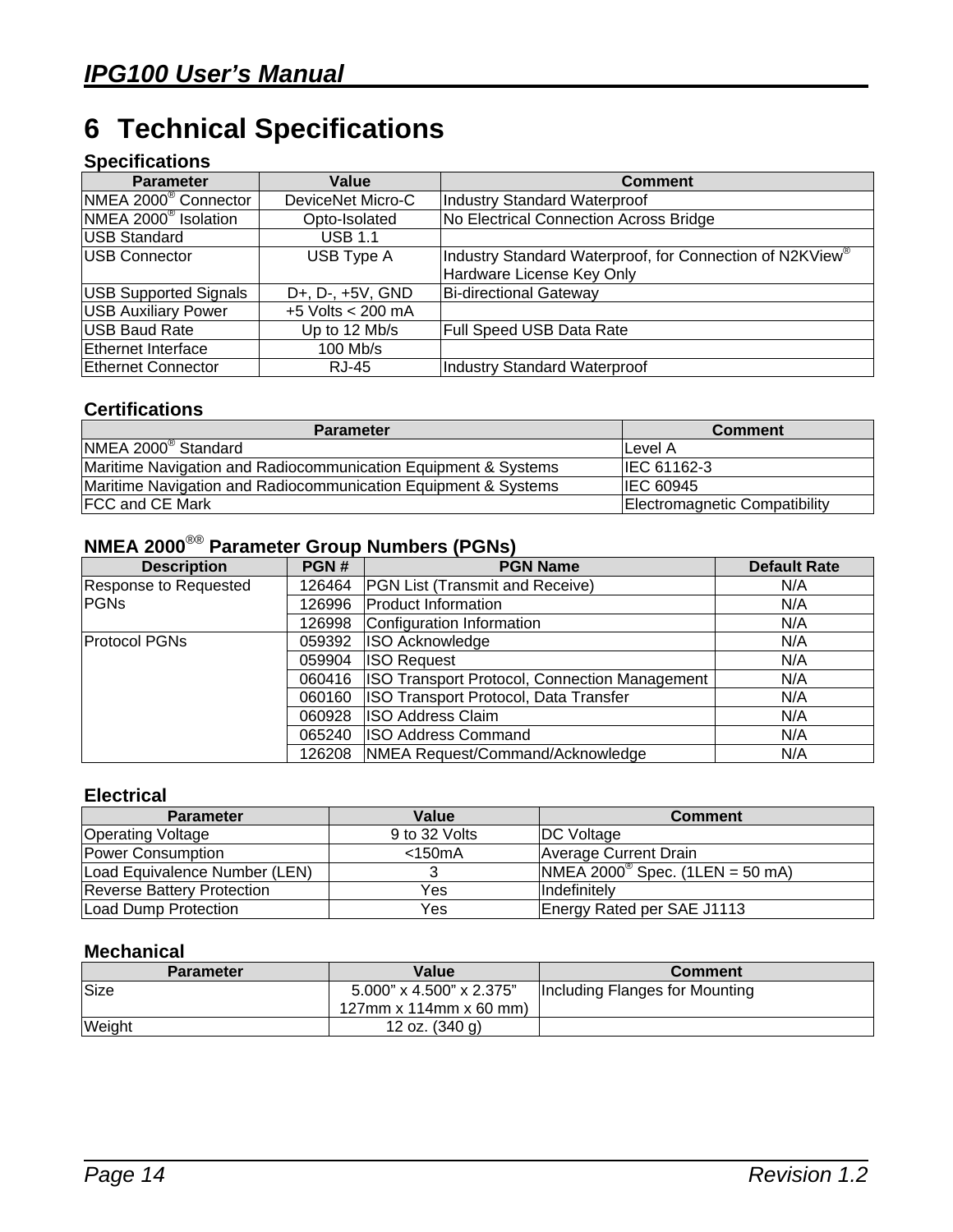

#### **Environmental**

| <b>Parameter</b>             | Value                                                                  |
|------------------------------|------------------------------------------------------------------------|
| IEC 60945 Classification     | Exposed                                                                |
| Degree of Protection         | IP67                                                                   |
| <b>Operating Temperature</b> | -25 $\mathrm{^{\circ}C}$ to 55 $\mathrm{^{\circ}C}$                    |
| Storage Temperature          | -40 $^{\circ}$ C to 70 $^{\circ}$ C                                    |
| <b>Relative Humidity</b>     | 93%RH @40° per IEC60945-8.2                                            |
| Vibration                    | 2-13.2Hz @ ±1mm, 13.2-100Hz @ 7m/s <sup>2</sup> per IEC 60945-8.7      |
| Rain and Spray               | 12.5mm Nozzle @ 100liters/min from 3m for 30min per IEC 60945-8.8      |
| Solar Radiation              | Ultraviolet B, A, Visible, and Infrared per IEC 60945-8.10             |
| Corrosion (Salt Mist)        | 4 times 7days @ 40°C, 95%RH after 2 hour Salt Spray Per IEC 60945-8.12 |
| Electromagnetic Immunity     | Conducted, Radiated, Supply, and ESD per IEC 60945-10                  |
| <b>Safety Precautions</b>    | Dangerous Voltage, Electromagnetic Radio Frequency per IEC 60945-12    |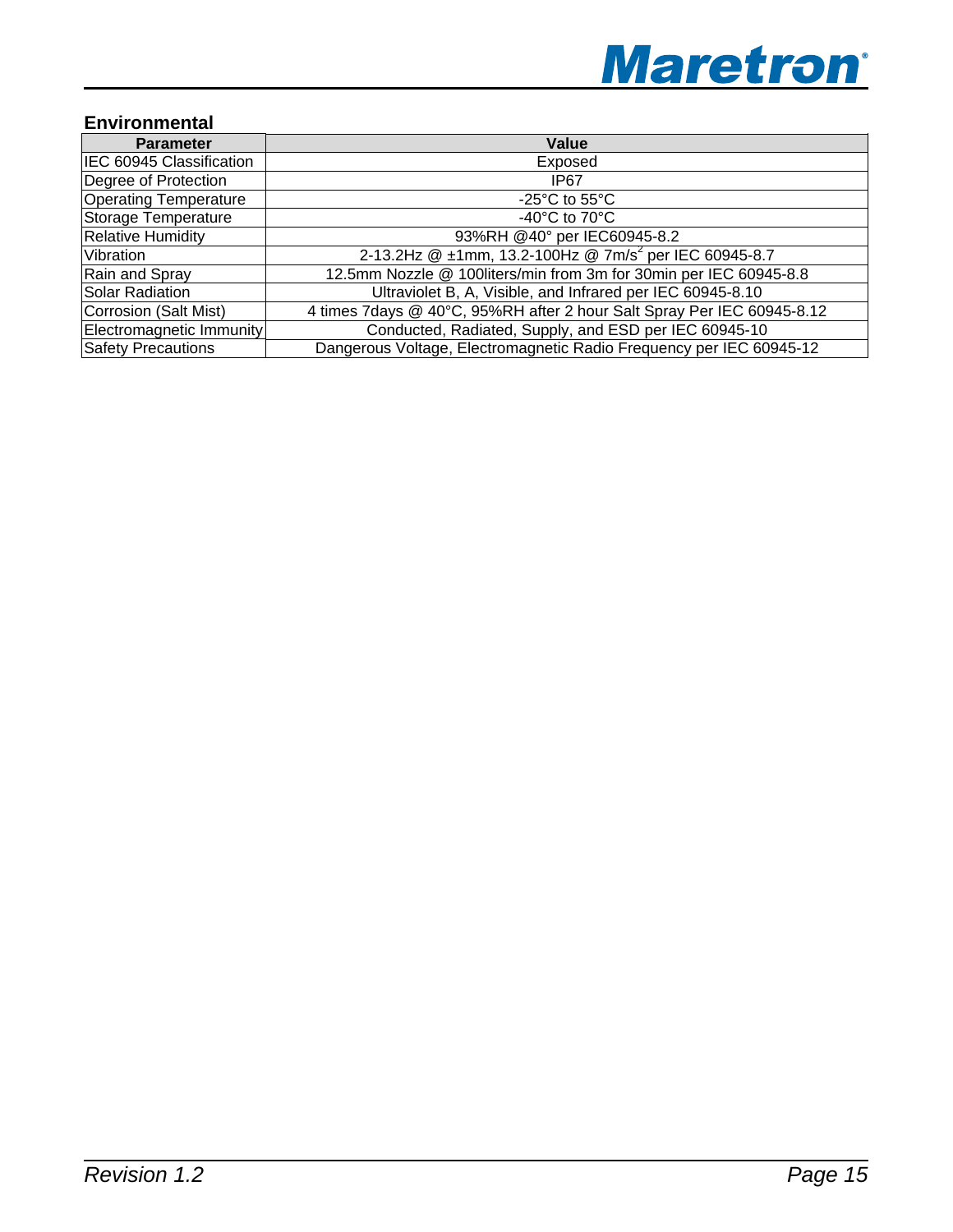# <span id="page-19-0"></span>**7 Technical Support**

If you require technical support for Maretron products, you can reach us in any of the following ways:

Telephone: 1-866-550-9100 Fax: 1-602-861-1777 E-mail: support@maretron.com World Wide Web: http://www.maretron.com Mail: Maretron, LLP Attn: Technical Support 9014 N. 23<sup>rd</sup> Ave Suite 10 Phoenix, AZ 85021 USA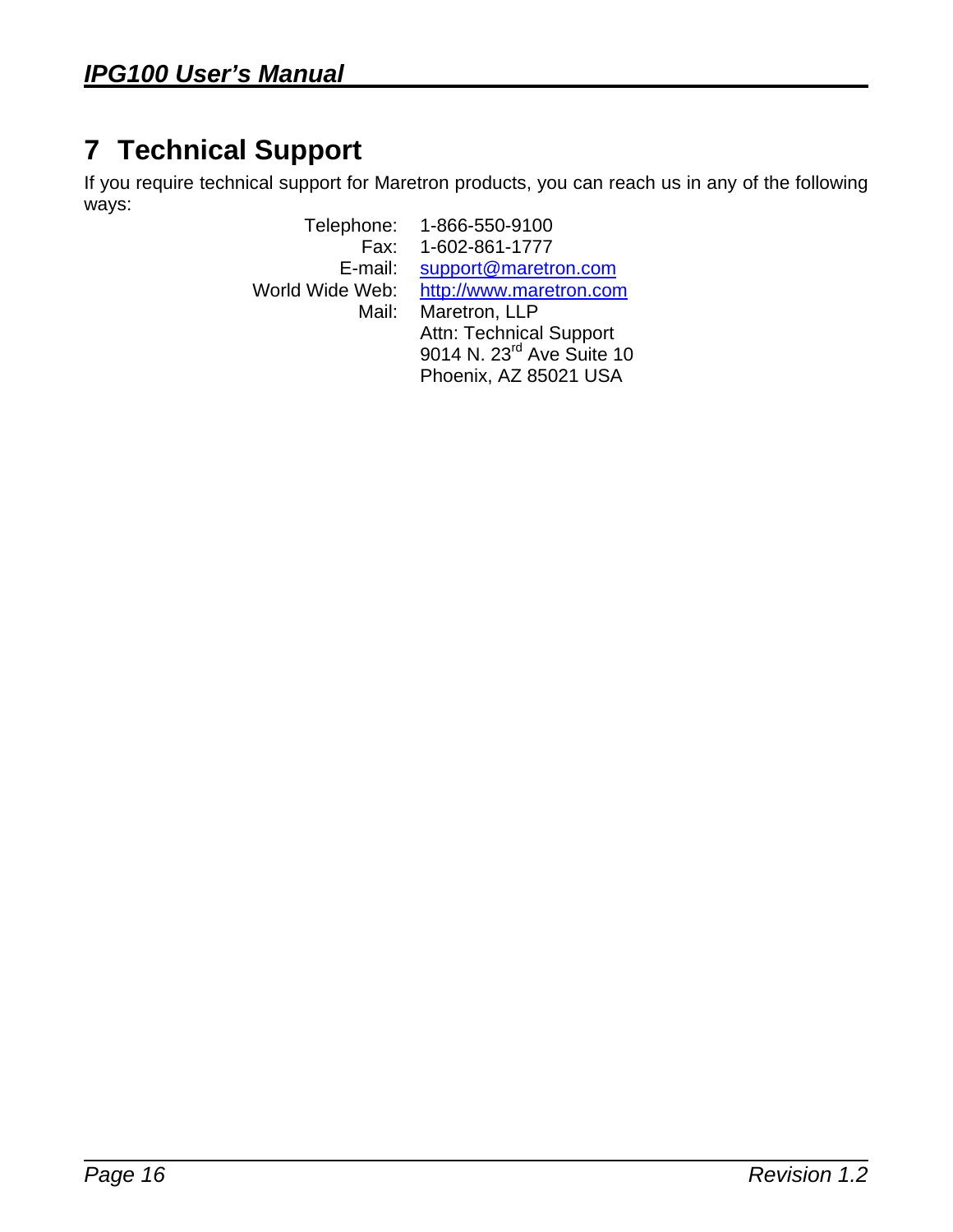

# <span id="page-20-0"></span>**8 Installation Template**

Please check the dimensions before using the following diagram as a template for drilling the mounting holes because the printing process may have distorted the dimensions.



*Figure 9 – Mounting Surface Template*